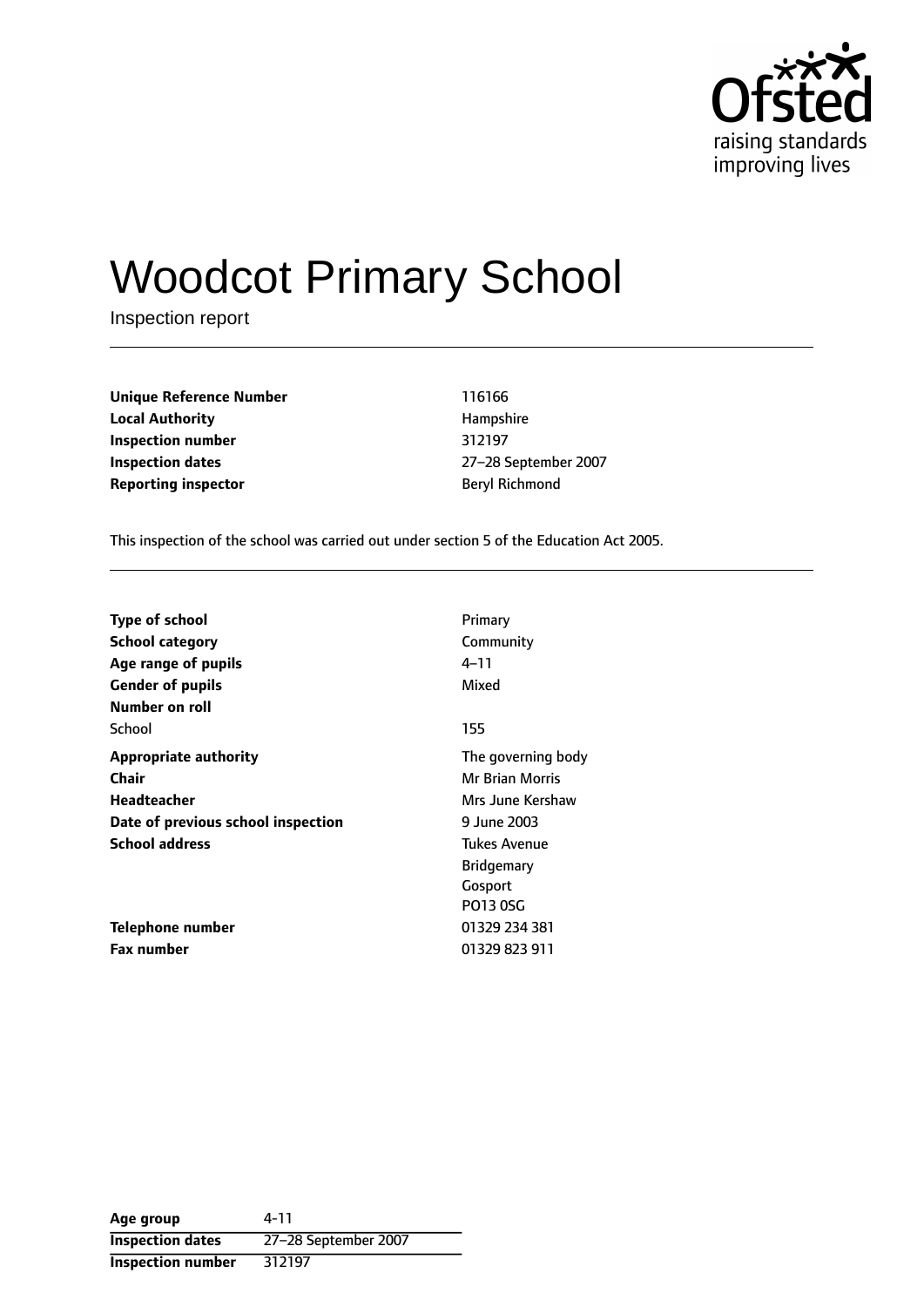.

© Crown copyright 2007

#### Website: www.ofsted.gov.uk

This document may be reproduced in whole or in part for non-commercial educational purposes, provided that the information quoted is reproduced without adaptation and the source and date of publication are stated.

Further copies of this report are obtainable from the school. Under the Education Act 2005, the school must provide a copy of this report free of charge to certain categories of people. A charge not exceeding the full cost of reproduction may be made for any other copies supplied.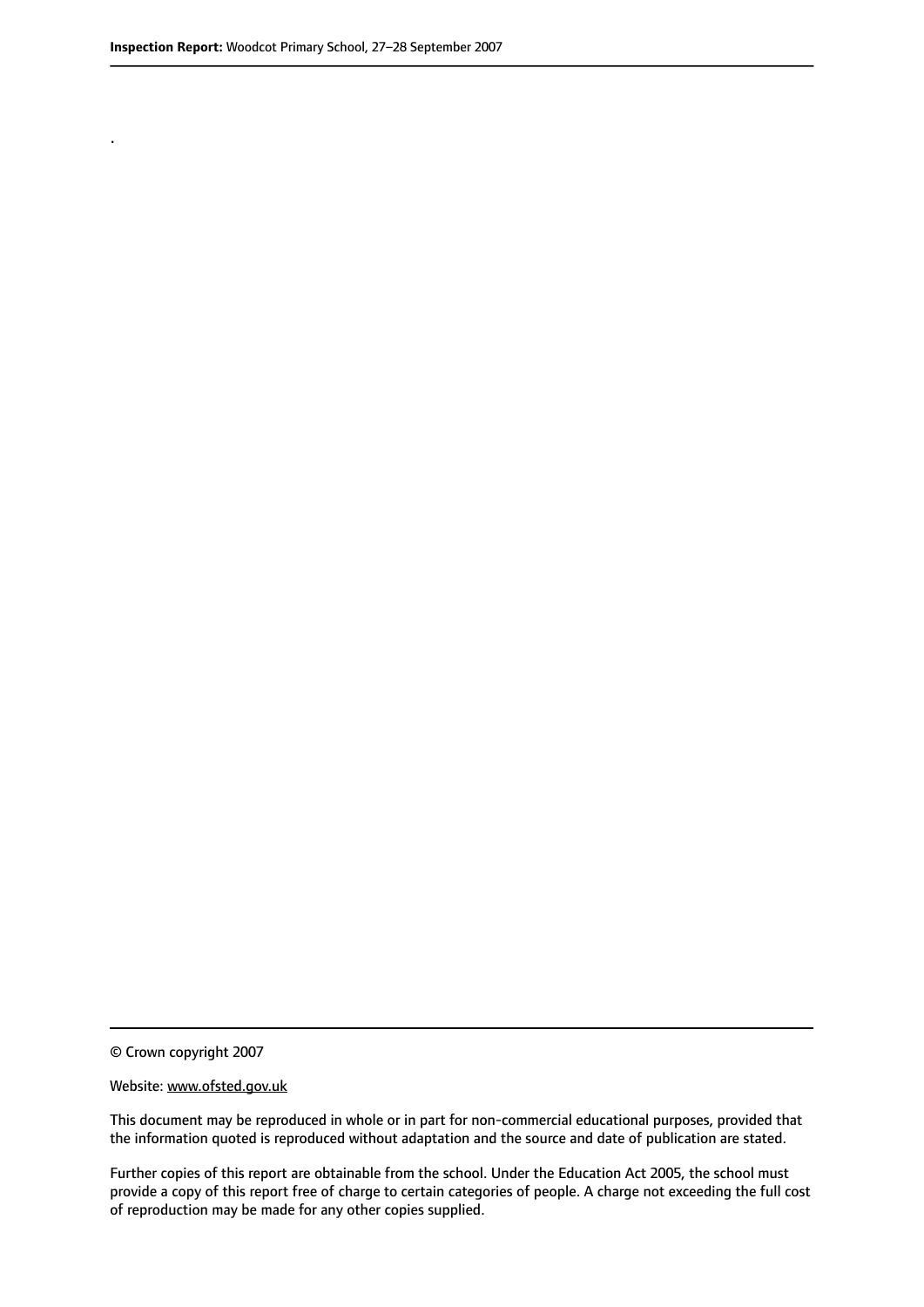## **Introduction**

The inspection was carried out by two Additional Inspectors.

#### **Description of the school**

Woodcot is a smaller than average primary school. The number of pupils on roll has fallen by almost half since the last inspection. Most pupils are of White British heritage. There is an above average proportion of pupils with learning difficulties and disabilities. The school serves a community with areas of social deprivation and the proportion of pupils known to be eligible for free school meals is above average. There has been instability in leadership and management over recent years. The headteacher took up her post in September 2006 and there is an acting deputy headteacher. There is a Hearing Impaired Unit with five pupils.

#### **Key for inspection grades**

| Grade 1 | Outstanding  |
|---------|--------------|
| Grade 2 | Good         |
| Grade 3 | Satisfactory |
| Grade 4 | Inadequate   |
|         |              |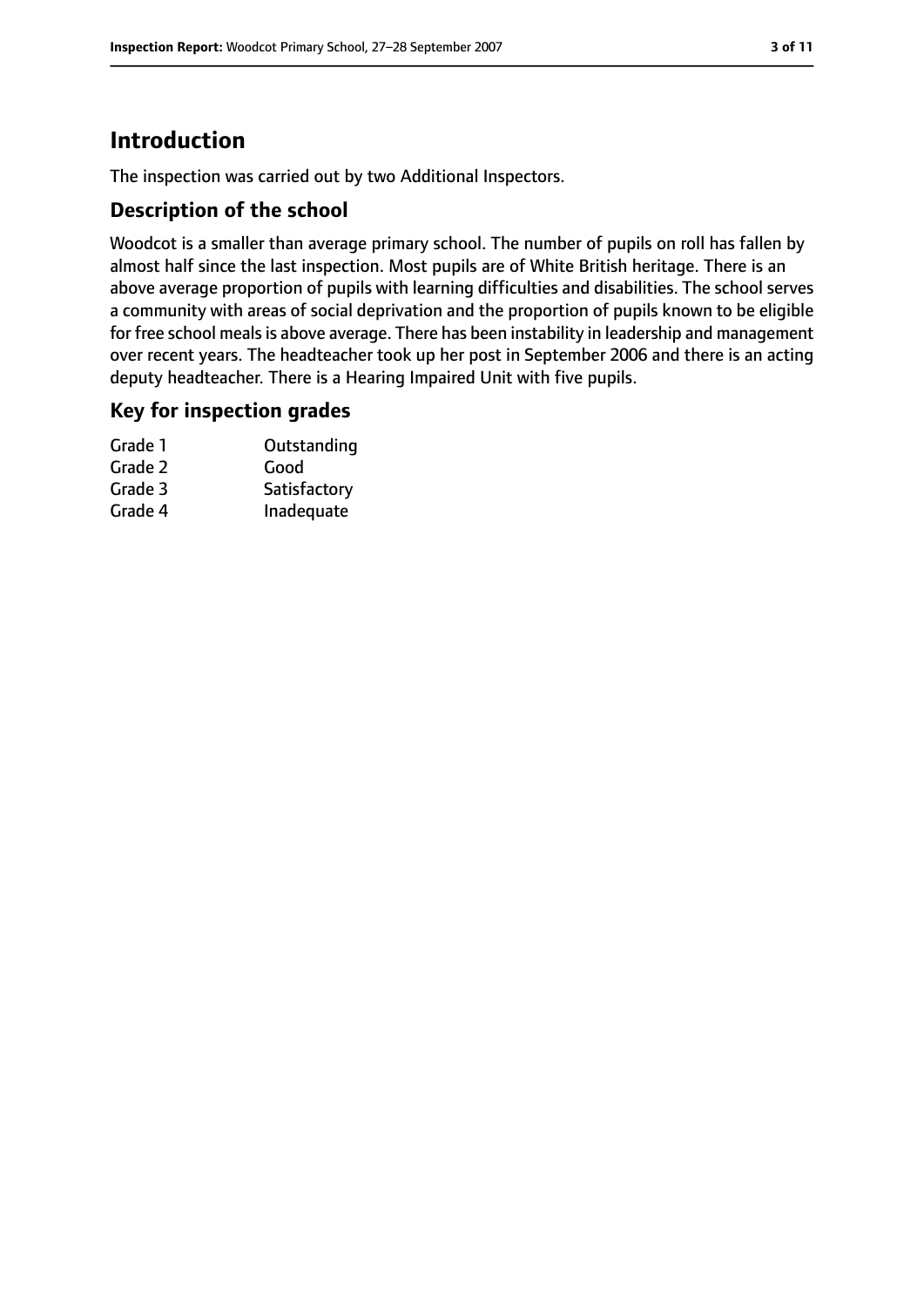## **Overall effectiveness of the school**

#### **Grade: 4**

Woodcot Primary is currently providing an inadequate quality of education because pupils are not acquiring new skills and knowledge at a fast enough rate and their progress over time is unsatisfactory. Standards in English and mathematics remain exceptionally low in Year 6, as they have been for the past four years. This represents unsatisfactory improvement since the time of the last inspection. In accordance with section 13(3) of the Education Act 2005, HMCI is of the opinion that this school requires special measures because it is failing to give its pupils an acceptable standard of education and the persons responsible for leading, managing or governing the school are not demonstrating the capacity to secure the necessary improvement.

The headteacher has successfully led improvements in pupils' personal development and well-being. As a result, behaviour is now good and the school has a calm and welcoming atmosphere. Attendance is good and pupils say that they enjoy school. They contribute well to their own community, for example, as play leaders, as eco team members and as school council members. The school listens to pupils' views and these have been taken into account when planning for improvements in playground markings and in developing school rules. Links with parents, through initiatives like 'Friends of Woodcot' and Family Learning, mean that some parents are becoming more actively involved in their children's learning. Several parents said that they find the staff friendly and welcoming. However, despite these signs of improvement, school leaders have been ineffective in improving pupils' achievement.

Children start in the Foundation Stage with a range of experiences and skills, but their starting points overall are below those found nationally. They make good progress so that when they end their time in the Reception class, standards are broadly in line with nationally expected levels. This good progress is not maintained in the rest of the school. Too many pupils do not have the necessary skills and knowledge in English and mathematics to ensure that they will do well when they leave school. Pupils with learning difficulties and disabilities are not catching up because support for them has not been well planned. Recently staff have been trained to deliver 'catch-up' programmes and these pupils now have more specific targetsfor improvement. Pupils in the Hearing Impaired Unit are well supported by highly experienced staff who ensure pupils enjoy their work and are well integrated in school activities.

Improvement in standards and achievement is hampered because the school does not have an accurate view of its performance. Monitoring and evaluation are not carried out with sufficient rigour to allow for urgent action to be taken to bring about improvement. Pupils are not making sufficient gains in learning year on year because teaching and learning are inadequate. Expectations about what pupils can achieve are not high enough. In lessons, adults do not intervene sufficiently to make sure that pupils are progressing well and opportunities are lost to assess pupils' knowledge and understanding. Although the school'sleaders gather information about areas of weakness from test results and assessments, they make insufficient use of this information to adjust planning to address pupils' specific needs. The school recognises that urgent improvements are needed in the curricula for English and mathematics so that pupils have appropriate experiences to gain knowledge and to develop their skills. The school is beginning to use the extensive outdoor environment to make lessons more practical and interesting. Because of doubts about the accuracy of assessment information, tracking of pupils' progress lacks rigour, as does the setting of personal targets to improve their rate of progress in English.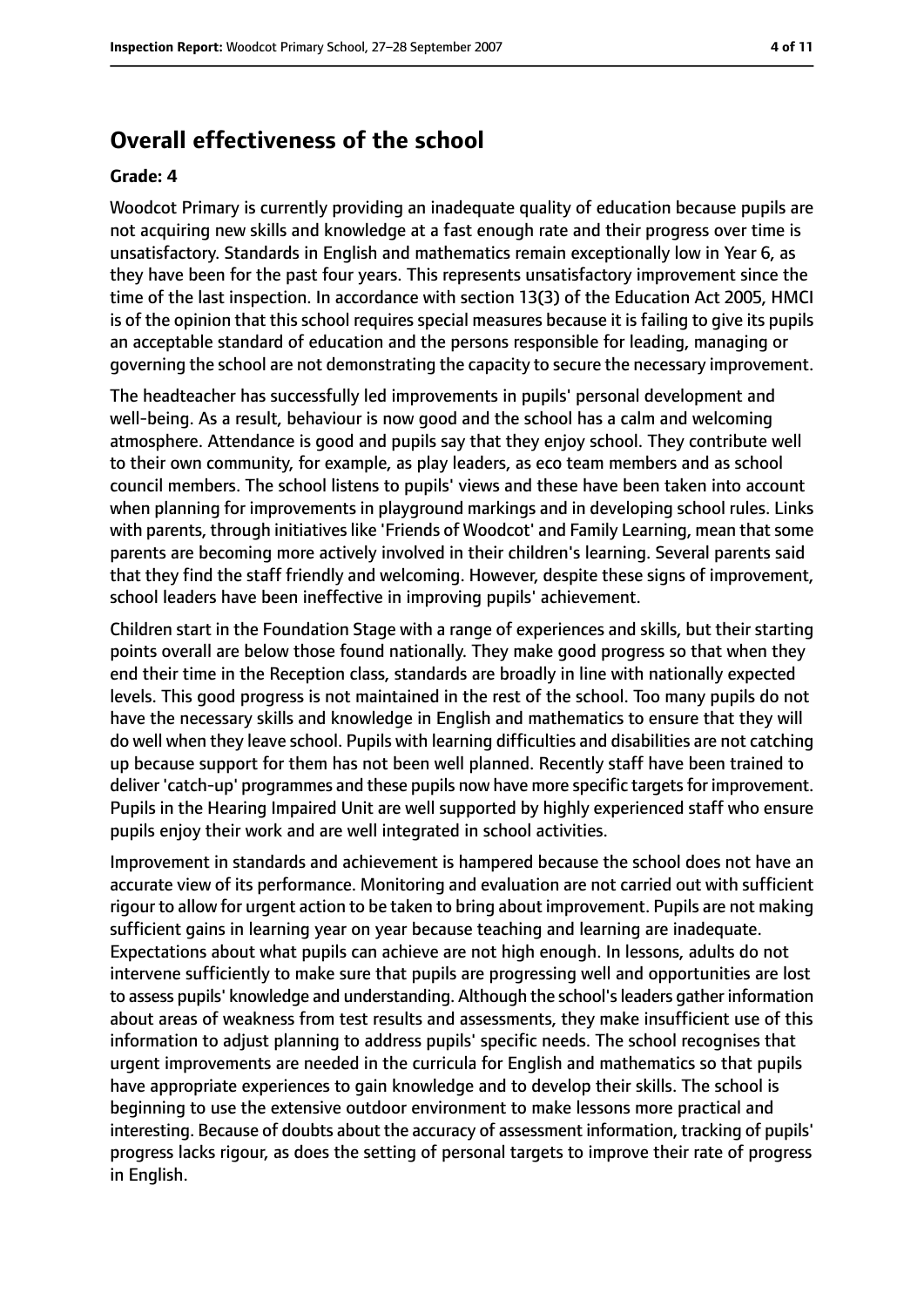Pastoral care is good. Adults and pupils enjoy good relationships. There are satisfactory links with a range of specialist agencies, other schools and business organisations to provide appropriate support and broaden pupils' range of experiences. For example, local shops help promote healthy eating.

### **Effectiveness of the Foundation Stage**

#### **Grade: 2**

Children make a good start to school life in the Foundation Stage and achieve well. Strong links with pre-school providers and good induction procedures help children settle happily. Good relationships are established with children and their parents.

A knowledgeable teacher manages this stage of learning well. Adults provide good routines and children are developing independence through the use of good classroom systems. Interesting indoor areas provide a relevant focus on personal development and basic skills, as well as the wider curriculum. Whilst the outdoor area is secure, the school has already identified that it does not provide the same level of challenge or stimulation and lacks a cover so that children can work and play outside whatever the weather.

## **What the school should do to improve further**

- Improve pupils' achievement, particularly in English and mathematics, by raising teachers' expectations.
- Improve pupils' achievement, particularly in English and mathematics, through the better use of tracking and assessment to set more challenging work.
- Improve the quality and rigour of monitoring and evaluation at all levels so that improvement is more rapid and sustained.
- Ensure the curriculum meets the needs of all groups of pupils, particularly in English and mathematics.

## **Achievement and standards**

#### **Grade: 4**

Standards in English have improved slightly, but not sufficiently, in Year 6 bearing in mind where pupils started from in Year 2. Standards at the end of Year 2 have fluctuated over the past four years. Recently they have been exceptionally low, particularly in mathematics. Too few pupils achieve the higher levels. Pupils with learning difficulties are achieving in line with other pupils and are not catching up because the support they receive has not been effective until recently.

## **Personal development and well-being**

#### **Grade: 3**

Pupils' behaviour is good at break times and in most lessons because the school has clear procedures. As one pupil said, 'Behaviour has got better because we all know what to do if there is any bullying and the teachers deal with it'. Spiritual, moral, social and cultural development is satisfactory. Pupils are polite, enjoy good relationships and have a clear understanding of right and wrong but their understanding of other cultures is limited.

Pupils make good choices in following healthy lifestyles. At break times and after school most pupils enthusiastically take part in the range of exciting physical activitiesthat the school makes available. They enjoy healthy break-time snacks. The enterprise team has developed useful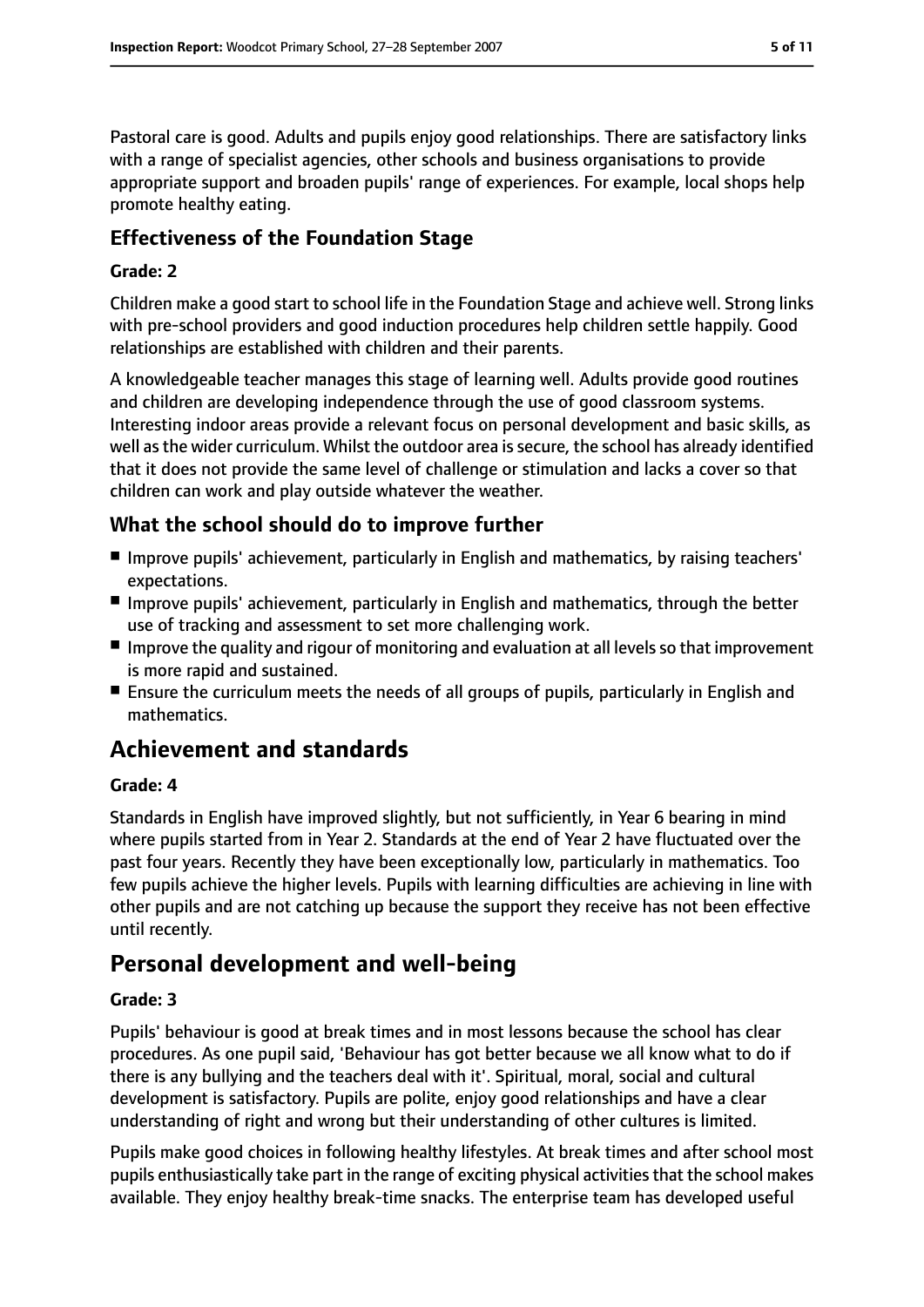skills through their running of a healthy tuck shop. Pupils support a range of charities and participate in Bridgemary carnival. They have a satisfactory understanding of their personal safety and feel safe at school. Pupils are developing good personal skills that will help them be successful in their adult lives, but because their academic skills are inadequate, their preparation overall for adult life is unsatisfactory.

# **Quality of provision**

#### **Teaching and learning**

#### **Grade: 4**

Relationships between staff and pupils are good. There is brisk, lively teaching in a few classes but this is not consistent throughout the school. Although all lessons observed during the inspection were at least satisfactory, over time, there are too many weaknesses in the quality of teaching to ensure that pupils make sound or better progress and planning is not closely matched to their needs. Teachers do not have a clear picture of where to pitch the levels of difficulty of work in order to stretch pupils, including the more able. This often leads to pupils lacking enthusiasm for their work although their behaviour is normally good. Teachers do not always explain the purpose of lessons well enough so that pupils can make judgements about how well they are learning. Some teachers have insufficient knowledge of how to teach some subjects, particularly mathematics.

#### **Curriculum and other activities**

#### **Grade: 4**

All subjects are covered but pupils do not receive a suitable balance of teaching time in each subject. The curriculum does not include sequences of learning that lead to pupils making enough progress, notably, in English and mathematics. The school has begun to remedy these weaknesses but this work is at an early stage of development. There are no systemsfor regularly reviewing and monitoring the curriculum and no suitable action plans for improving provision as a whole. Subjects are not linked together well to make learning meaningful for pupils. There is good enrichment from a wide range of clubs, including skipping, water polo and basketball, which pupils enjoy. The impact of the curriculum for personal, social and health education is seen in pupils' good personal development.

#### **Care, guidance and support**

#### **Grade: 4**

Generally the school takes good care of its pupils but support for pupils has not been effective and academic guidance is inadequate. Procedures for child protection and safe recruitment are robust and meet government guidelines. Individual education plans for pupils with learning difficulties and disabilities were not well focussed but this has now been remedied and learning support assistants have been given training to help them be more effective. Tracking of pupils' progress lacks rigour because assessment information is not accurate. Pupils do not have useful targets to enable them to make systematic and quick progress and to develop as independent learners. Consequently, they cannot make judgements about how well they are progressing and discuss effectively with their friends and teachers how work could be improved.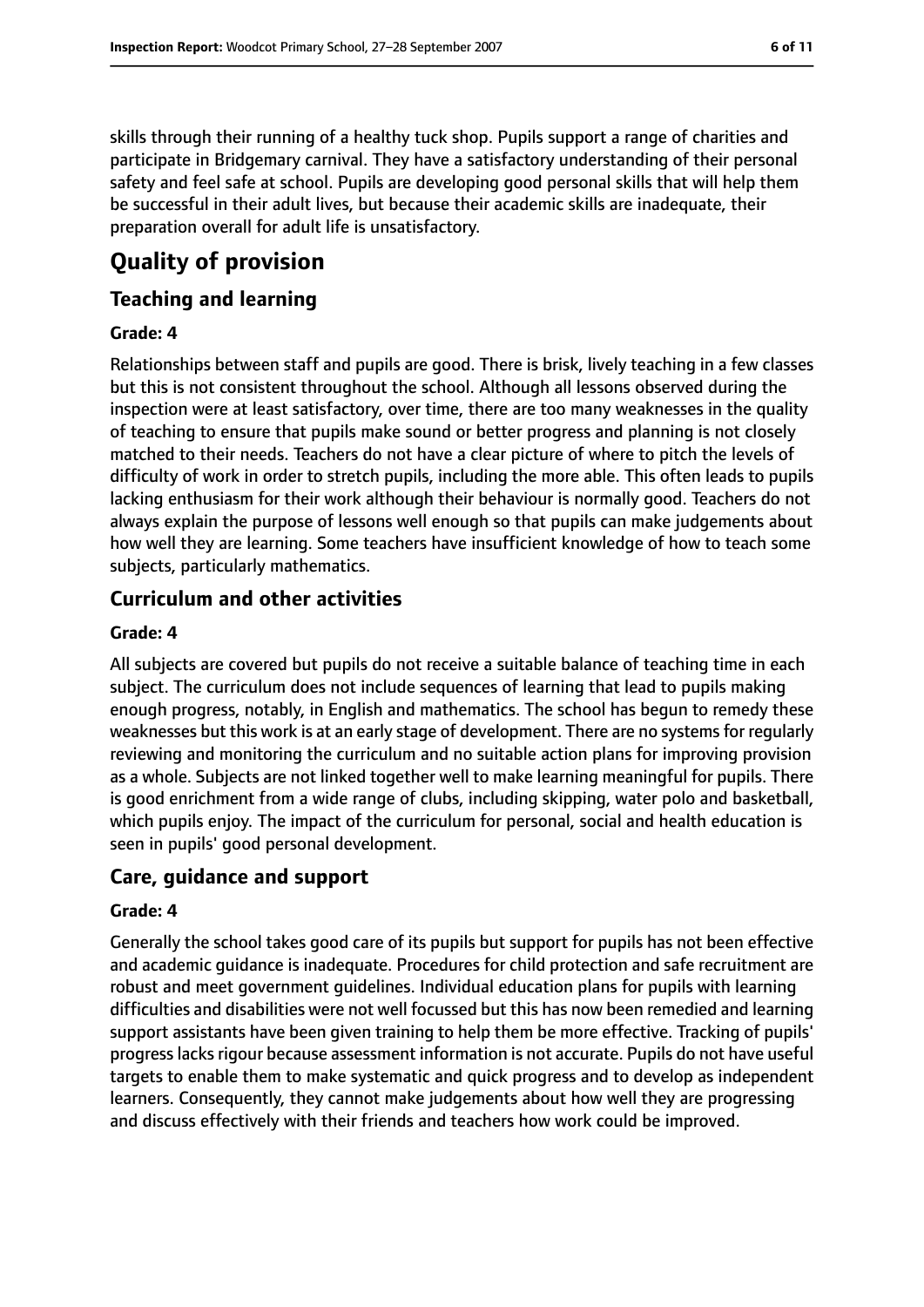## **Leadership and management**

#### **Grade: 4**

The headteacher is working closely with the local authority and improvements have been made, particularly in pupils' personal development and well-being. The impact of this continuing collaborative work is yet to be seen in improved standards and achievement in English and mathematics. Teaching and learning have been monitored regularly and areas for development identified. Some issues have been resolved but the overall outcomes from the monitoring have not yet been pursued rigorously enough to ensure that all pupils' needs are being met. School development planning, including subject action plans, is not sufficiently targeted to improve the overall achievement of different groups of pupils. Targets for improvement at all levels, from those for individual pupils to those for the whole school, are not challenging enough to ensure that pupils make more systematic and rapid progress.

The Governing Body is not fully effective. Although it provides satisfactory support for the school, it has failed to challenge the school rigorously enough over a period of years when both achievement and standards have been inadequate.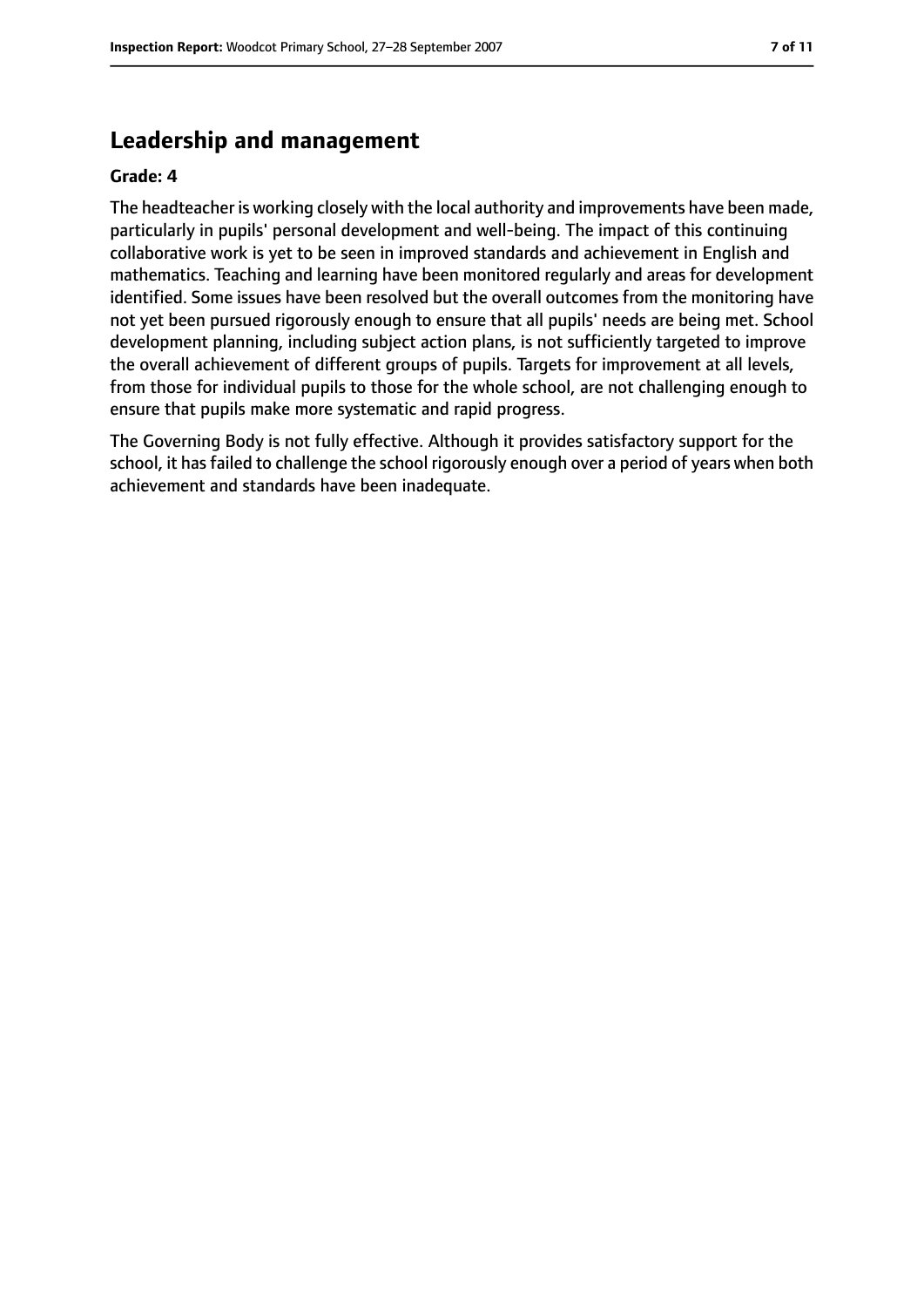**Any complaints about the inspection or the report should be made following the procedures set out in the guidance 'Complaints about school inspection', which is available from Ofsted's website: www.ofsted.gov.uk.**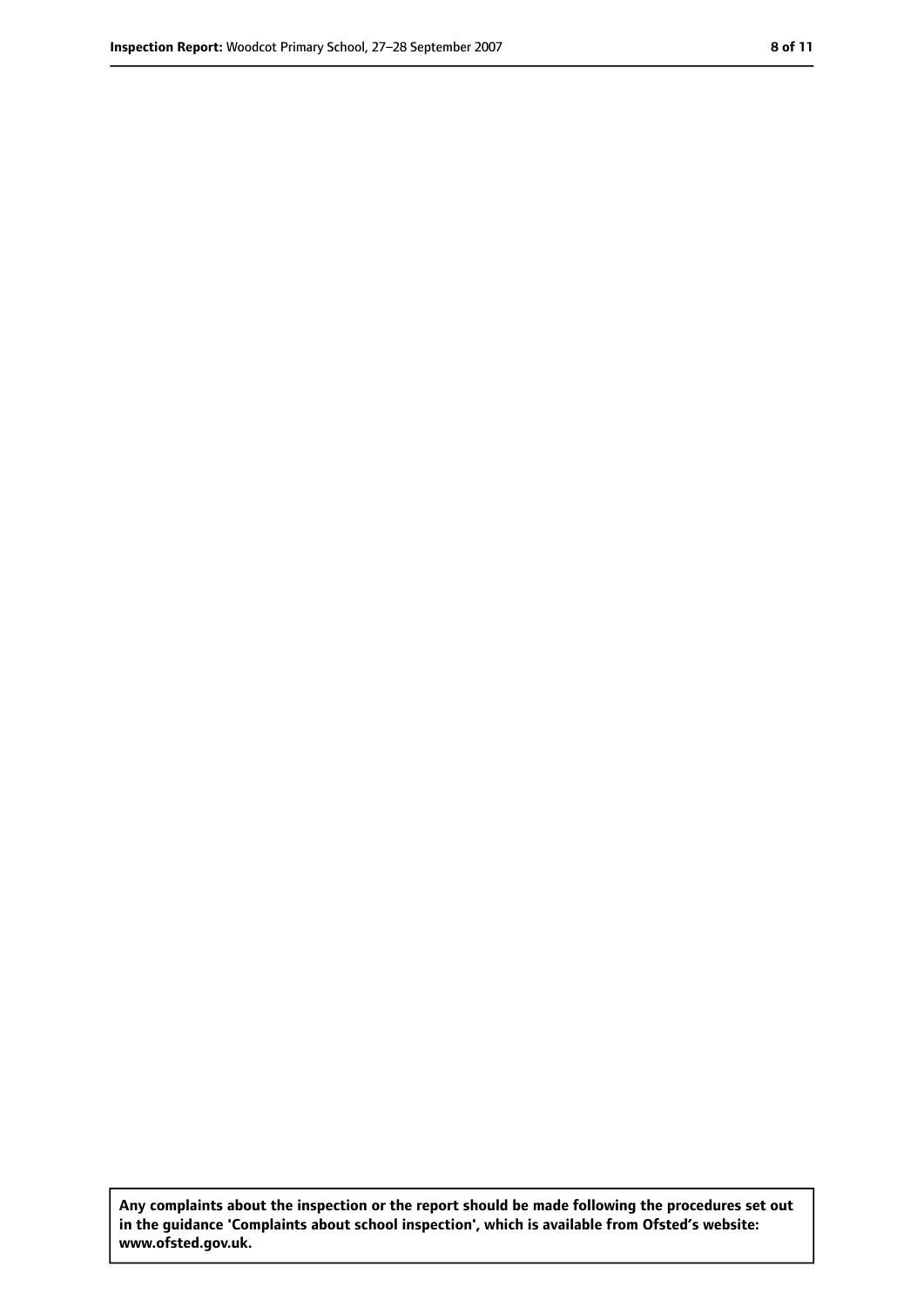# **Inspection judgements**

| $^{\backprime}$ Key to judgements: grade 1 is outstanding, grade 2 good, grade 3 satisfactory, and | <b>School</b>  |
|----------------------------------------------------------------------------------------------------|----------------|
| arade 4 inadeguate                                                                                 | <b>Overall</b> |

## **Overall effectiveness**

| How effective, efficient and inclusive is the provision of education, integrated<br>care and any extended services in meeting the needs of learners? | 4         |
|------------------------------------------------------------------------------------------------------------------------------------------------------|-----------|
| Effective steps have been taken to promote improvement since the last<br>inspection                                                                  | <b>No</b> |
| How well does the school work in partnership with others to promote learners'<br>well-being?                                                         | 3         |
| The effectiveness of the Foundation Stage                                                                                                            |           |
| The capacity to make any necessary improvements                                                                                                      |           |

#### **Achievement and standards**

| How well do learners achieve?                                                                               |  |
|-------------------------------------------------------------------------------------------------------------|--|
| The standards <sup>1</sup> reached by learners                                                              |  |
| How well learners make progress, taking account of any significant variations between<br>groups of learners |  |
| How well learners with learning difficulties and disabilities make progress                                 |  |

#### **Personal development and well-being**

| How good is the overall personal development and well-being of the<br>learners?                                  |  |
|------------------------------------------------------------------------------------------------------------------|--|
| The extent of learners' spiritual, moral, social and cultural development                                        |  |
| The extent to which learners adopt healthy lifestyles                                                            |  |
| The extent to which learners adopt safe practices                                                                |  |
| How well learners enjoy their education                                                                          |  |
| The attendance of learners                                                                                       |  |
| The behaviour of learners                                                                                        |  |
| The extent to which learners make a positive contribution to the community                                       |  |
| How well learners develop workplace and other skills that will contribute to<br>their future economic well-being |  |

### **The quality of provision**

| How effective are teaching and learning in meeting the full range of the<br>learners' needs?          |   |
|-------------------------------------------------------------------------------------------------------|---|
| How well do the curriculum and other activities meet the range of needs<br>and interests of learners? | Δ |
| How well are learners cared for, guided and supported?                                                |   |

 $^1$  Grade 1 - Exceptionally and consistently high; Grade 2 - Generally above average with none significantly below average; Grade 3 - Broadly average to below average; Grade 4 - Exceptionally low.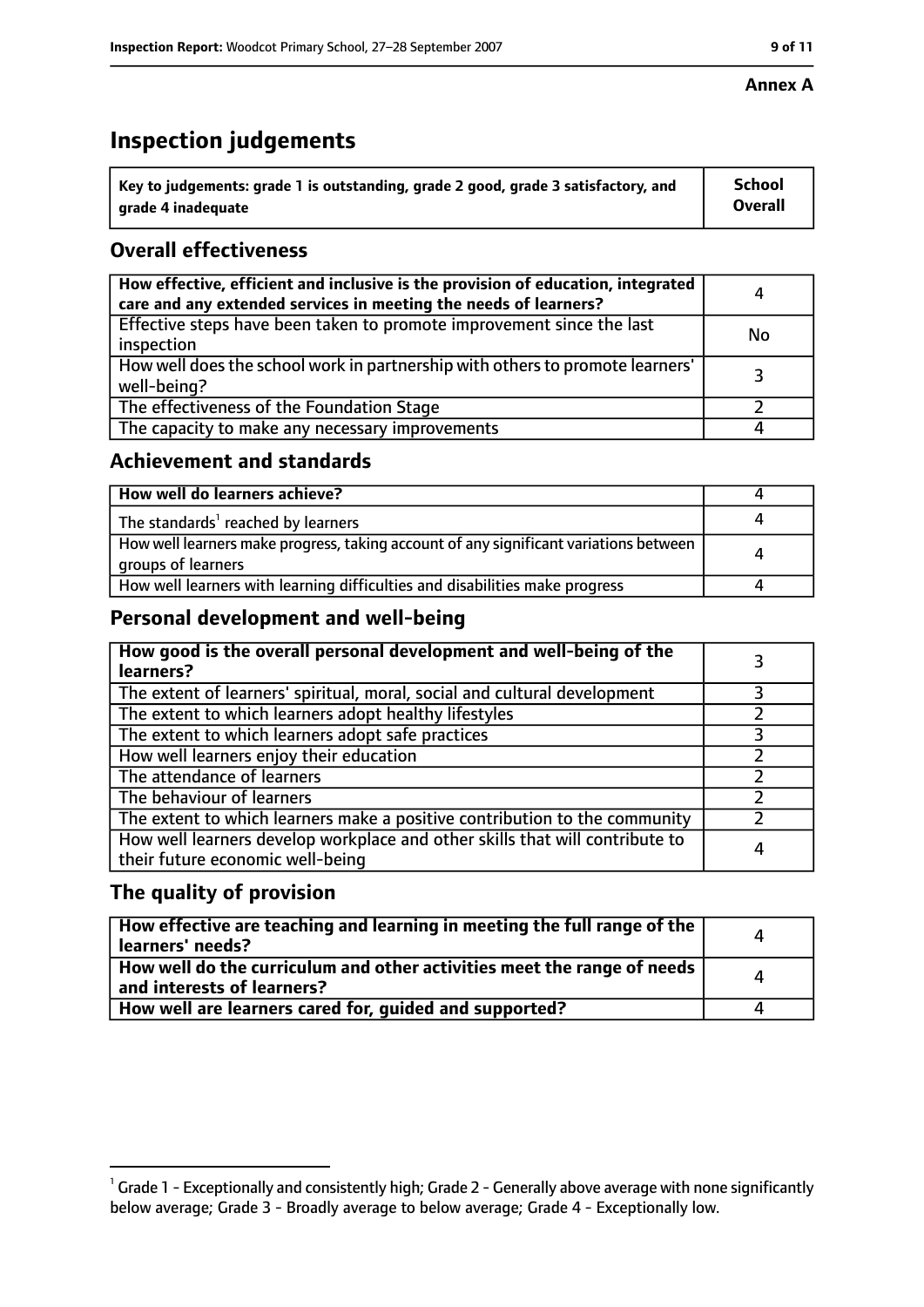# **Leadership and management**

| How effective are leadership and management in raising achievement<br>and supporting all learners?                                              |     |
|-------------------------------------------------------------------------------------------------------------------------------------------------|-----|
| How effectively leaders and managers at all levels set clear direction leading<br>to improvement and promote high quality of care and education |     |
| How effectively leaders and managers use challenging targets to raise standards                                                                 | 4   |
| The effectiveness of the school's self-evaluation                                                                                               |     |
| How well equality of opportunity is promoted and discrimination tackled so<br>that all learners achieve as well as they can                     | 4   |
| How effectively and efficiently resources, including staff, are deployed to<br>achieve value for money                                          | 4   |
| The extent to which governors and other supervisory boards discharge their<br>responsibilities                                                  | 4   |
| Do procedures for safequarding learners meet current government<br>requirements?                                                                | Yes |
| Does this school require special measures?                                                                                                      | Yes |
| Does this school require a notice to improve?                                                                                                   | No  |